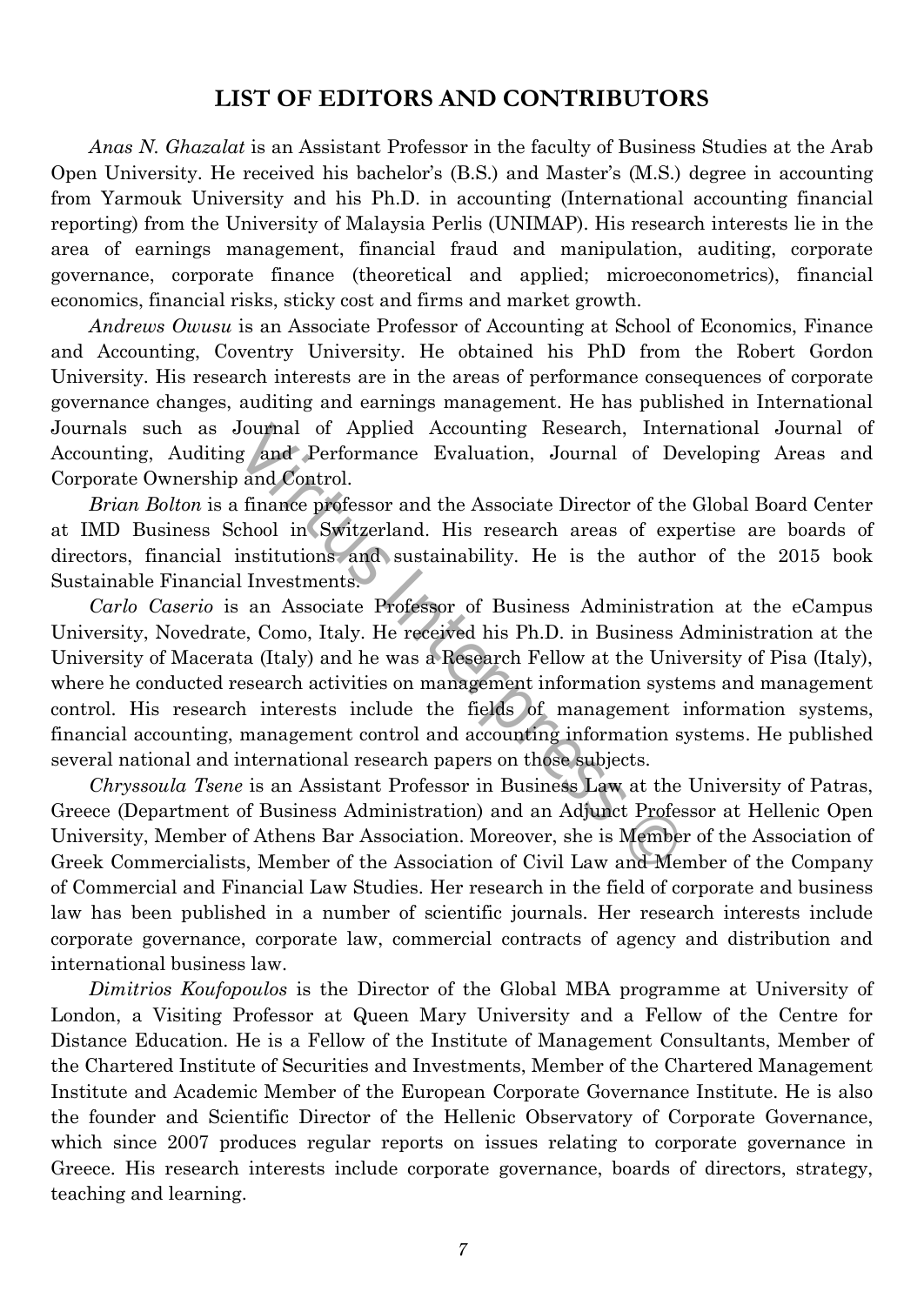*Dmitriy Govorun* has started his academic career in 2009 when he joined a PhD program at the Ukrainian Academy of Banking of the National Bank of Ukraine (Ukraine). He is a Co-Editors-in-Chief of the journal "Corporate Board: role, duties and composition" and Member of Virtus Global Center for Corporate Governance. His academic achievements include the contribution in writing books and papers related to corporate governance, participation in scientific conferences. His research interests include regulation issues, remuneration and performance, reporting and compliance, etc. His professional experience includes giving open lectures on corporate governance related topics for students in Ukraine (2011), Sweden (2012), Italy (2012, 2013). Since 2011 and up to 2015 he held position of a lecturer of the Chair of International Economics at the Ukrainian Academy of Banking of the National Bank of Ukraine. Starting with 2014 he has handled the Commercial Department of one of TOP-100 Ukrainian law firms TCM Group Ukraine. Since 2018 as a Partner and Chief Financial Officer of TCM Group Ukraine he has been implementing his knowledge and research experience in corporate governance and finance fields.

*Elena Merino* is Associate Professor in the Department of Business Administration at the University of Castilla-La Mancha (Spain). Her current research interests include corporate governance and management, remuneration of board of directors, characteristics of board of directors, corporate governance and remuneration of directors, among others.

*Elisabete S. Vieira* is Coordinator Professor in ISCA-UA, University of Aveiro. She is researcher at the Research Unit on Governance, Competitiveness, Public Policies (GOVCOPP) and Vice Coordinator of the Competitiveness, Innovation and Sustainability (CIS) Research Group. She has a Ph.D. in Finance from the ISCTE, Lisbon. Her research topics include corporate finance, corporate behavior finance, and corporate governance. te governance and finance fields.<br>Associate Professor in the Department of Business a-La Mancha (Spain). Her current research intereagement, remuneration of board of directors, characeovernance and remuneration of director

*Inmaculada Bel-Oms* is PhD and a Lecturer Professor at the University of València, Spain. Her research is currently focused on gender diversity on boards of directors, corporate governance and corporate social responsibility. She has published several articles in prestigious national and international journals.

*Ioannis Gkliatis* is currently a Senior Lecturer in Strategic Management at University of Hertfordshire. Moreover, he is a Senior Research Associate at the Hellenic Observatory of Corporate Governance (hocg.eu). Also, he is a director in Gnosis Management Consultants Ltd.

*Irge Sener* is an Associate Professor of Management and Strategy, at Çankaya University, Ankara, Turkey. Her research interests include strategic management, corporate governance and entrepreneurship. Besides, lecturing on these topics both at graduate and undergraduate levels, as a researcher she was also actively involved in EU-funded projects on strategic analysis, clustering and SMEs. She also has experience in many other projects about management funded by state organizations as a project manager and team member. His primary research interest is on corporate governance, boards of directors, strategy, planning, decision making.

*Joaquim Neiva* is Associate Professor in ISCA-UA, University of Aveiro. He is a CFO in a multinational company, and works in consultanting. He has a Master in Accountability and Finance, from the Open University. His research topics include corporate finance, financial analysis, and corporate governance.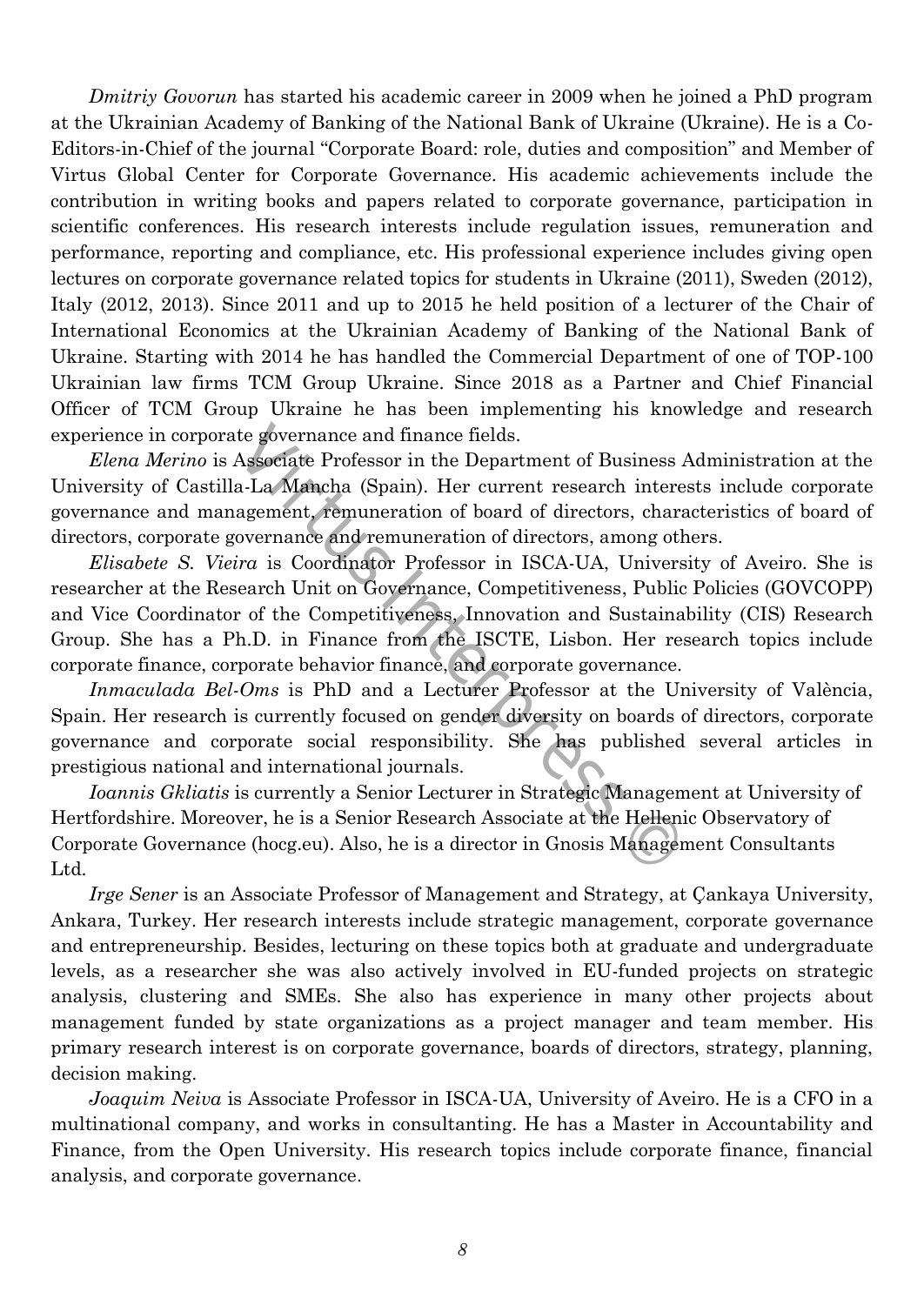*Khaled Otman* is a lecturer in the department of Accounting, Faculty of Economics at Benghazi University in Libya. He received his PhD in Accounting and Finance from Victoria University, Australia. MA and BA in Accounting from Benghazi University. His research interests are related to corporate governance in the Middle East and North Africa region, international finance, investment analysis, risk management and financial markets.

*Maria Consuelo Pucheta-Martinez* is PhD an Associate Professor in Accounting at the University Jaume I, Castellón, Spain. Her research has been devoted to the economic consequences of the audit reports, the effectiveness of the audit committee and the relationship between audit and non-audit fees. She is currently involved in projects on women on corporate boards, corporate governance and corporate social responsibility.

*Marina Brogi* is Full Professor at Sapienza University in Rome, where she also served as Deputy Dean of the Faculty of Economics (2011-2017). She teaches International banking and capital markets as well as corporate governance in graduate, MBA, PhD and executive courses at Sapienza University and other universities in Italy and abroad. She is chairperson of the Scientific Committee of the Italian Financial Risk Managers Association (AIFIRM) and Member of the MSCI Thought Leadership Council on Corporate Governance Fundamentals and of the Scientific Committee of the Research Centre of Confindustria (the main association representing manufacturing and service companies in Italy). She is the author of numerous publications and her research interests are bank management, corporate governance of banks and listed companies, and capital markets. She has been invited to present her Expert opinion to public hearings of the Italian Senate and of Italy's lower house and has been appointed by the Bank of Italy in the governance bodies of banks in liquidation. From January 2014 to June 2016 she was one of the 5 top-ranking independent academics appointed among the 30 members who make up the Securities and Markets Stakeholder Group of the European Securities and Markets Authority as provided for in article 37 of the ESMA Regulation (1095/2010/EU). ty and other universities in Italy and abroad. She<br>
is of the Italian Financial Risk Managers Associ<br>
I Thought Leadership Council on Corporate Gover<br>
Committee of the Research Centre of Confindustria<br>
cturing and service

*Mark Rix* is from the School of Management, Operations and Marketing at the University of Wollongong (Australia) where he teaches corporate governance, organisational behaviour and human resource management. Mark conducts research on counter-terrorism, human rights, democratic governance, corporate governance, and anti-money laundering and counterterrorism financing. His is also an advisor on research integrity and ethics.

*Montserrat Manzaneque* is Associate Professor in the Department of Business Administration at the University of Castilla-La Mancha (Spain). Her current research interests include corporate governance and management, business failure, intellectual capital, knowledge management, non-profit management, innovation, corporate governance and management.

*Pablo de Andres* (Ph.D., University of Valladolid) is Professor of Finance at the Autonoma University of Madrid. He was awarded the European Investment Bank Prize for young researchers (1997). His research interests range between corporate governance, corporate finance and real options. He is an editor of the Spanish Journal of Finance & Accounting. He was a Visiting Researcher at the Harvard University in 2009 and Visiting Scholar at the Cass Business School in 2012 and 2014. He is research Member of European Corporate Governance Institute and the head of Finance department at Autonoma University of Madrid.